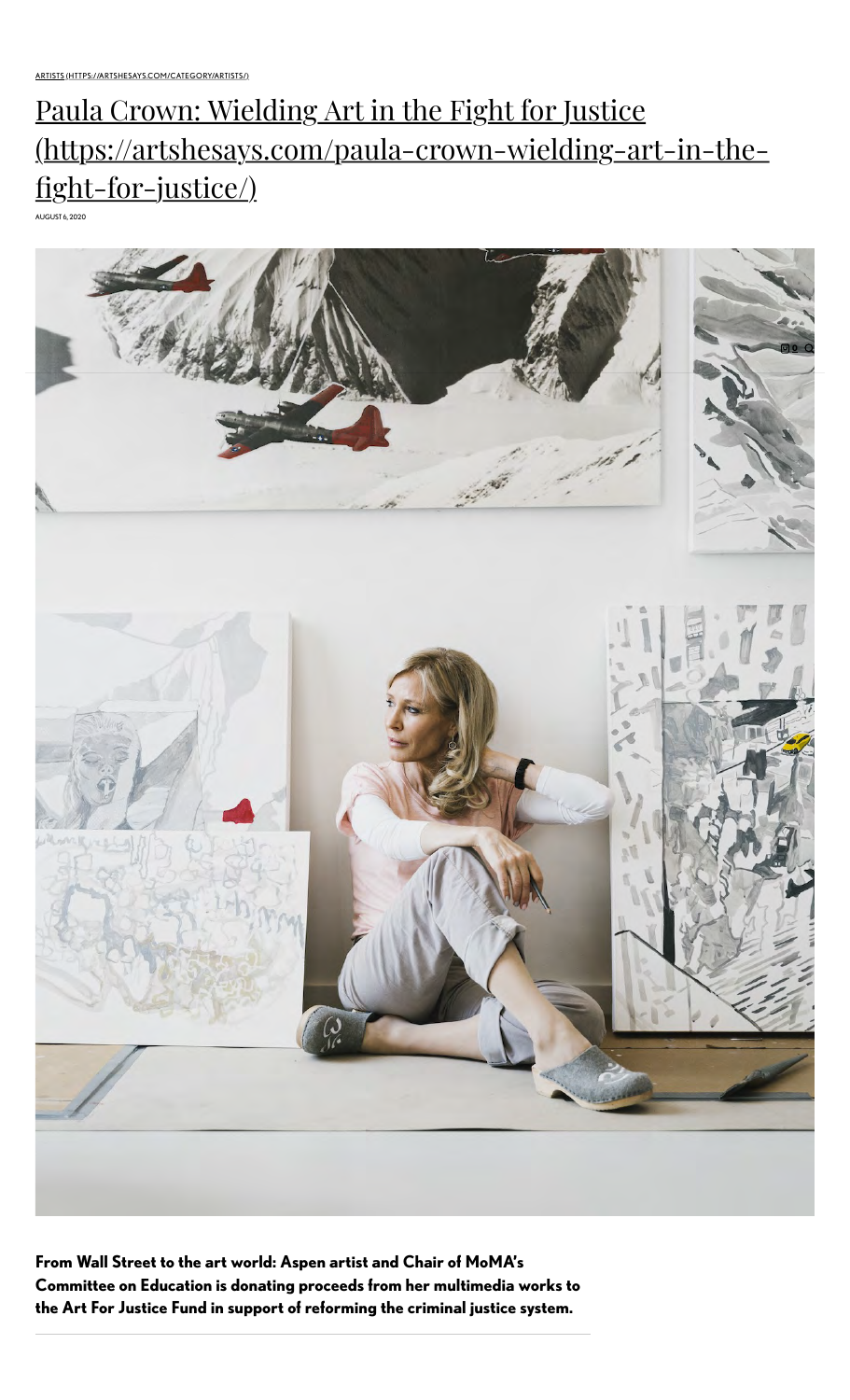In the interconnected world we're us<br>that our contributions to society has<br>Justice Fund, multimedia artist <u>Pau</u><br>by doing what she does best: creating art. n the interconnected world we're used to that has many of us currently isolated, it's easy to feel that our contributions to society have dwindled. However, in collaboration with the Art For Justice Fund, multimedia artist Paula Crown is advancing the cause against mass incarceration

In the last decade, Crown established a successful atelier (studio), was appointed to President Obama's Committee on Arts and the Humanities, and currently serves as a member of the board of trustees at the <u>Museum of Modern Art</u> in New York, chairing the Education Committee. The most iconic and recognizable body of work is her large-scale sculpture, *JOKESTER*, which takes Crown's solo cup sculptures and brings it to a monumental scale, serving as a reminder of consumption, waste, pollution, and re-use, currently on view at **Sculpture Milwaukee Biennale**. Formerly installed in Aspen and in Miami's Design District, the work embodies Crown's commitment to tying her artistic practice to concrete social change – (in this case) the mounting climate crisis. The signature 10-foot red sculpture acts as a stop sign, encouraging individuals to pause and examine how we shape our world, how our world shapes us, and the marks we leave behind in transient moments.



Installation view of **JOKESTER 2** in Miami's Design District at 95 N.E. 40th Avenue (2018).

Coinciding with the growing global call to radically examine our reliance on single-use plastics, in the past few years this series has become a visual symbol of recent campaigns by consumers to push businesses to use more sustainable products. Plastic straws have been removed from many establishments and the company Ball has recently introduced an aluminum version of the famous cup responding to consumer concern over the environmental impact of the standard single-use, disposable cup. Programs with various organizations have created community engagement around the sculpture, including a collaboration with the Surfrider Foundation to clean up one pound of plastic waste from Miami beaches for every photo shared on Instagram during Art Basel Miami Beach 2018.



"Single-use plastics and our insatiable appetite for natural resources continue to threaten our environment, and, frankly, our existence," says the artist. Crown asks: "What happens to all the plastic we use only once and toss? Who cleans it up? What are the permanent traces we leave behind?" drawing attention to our position as complicit consumers who have the power to change our legacy.

With a practice encompassing drawing, painting, video, and sculpture, Crown rigorously incorporates cutting-edge technology, social activism, collaboration, and a commitment to sustainability in her studio practice. Crown's works are in numerous public and top-100 private collections including the collectionof <u>Agnes Gund</u>, the founder of the <u>Art For Justice Fund</u> herself. The "de-carceration" fund promotes justice reinvestment by bring together a community of artists, advocates, and donors to address the brokenness of mass incarceration and reform our criminal justice system, aiming to disrupt the very processes and policies that lead to high prison populations.

"Art has the ability to provide a respite from these turbulent times," Crown says. "There is growing fatigue over the polemics in politics, religion, and culture. There is undeniable power in empathetic connection. Our future will be shaped by those who adapt, pivot, and collaborate creatively."

A prolific artist with no shortage of her ideas and inspiration, Crown speaks to us about her passion for making a mark in the world through powerful expression. For a limited time, all profits from Crown's selected works will go toward the **Art For Justice Fund**.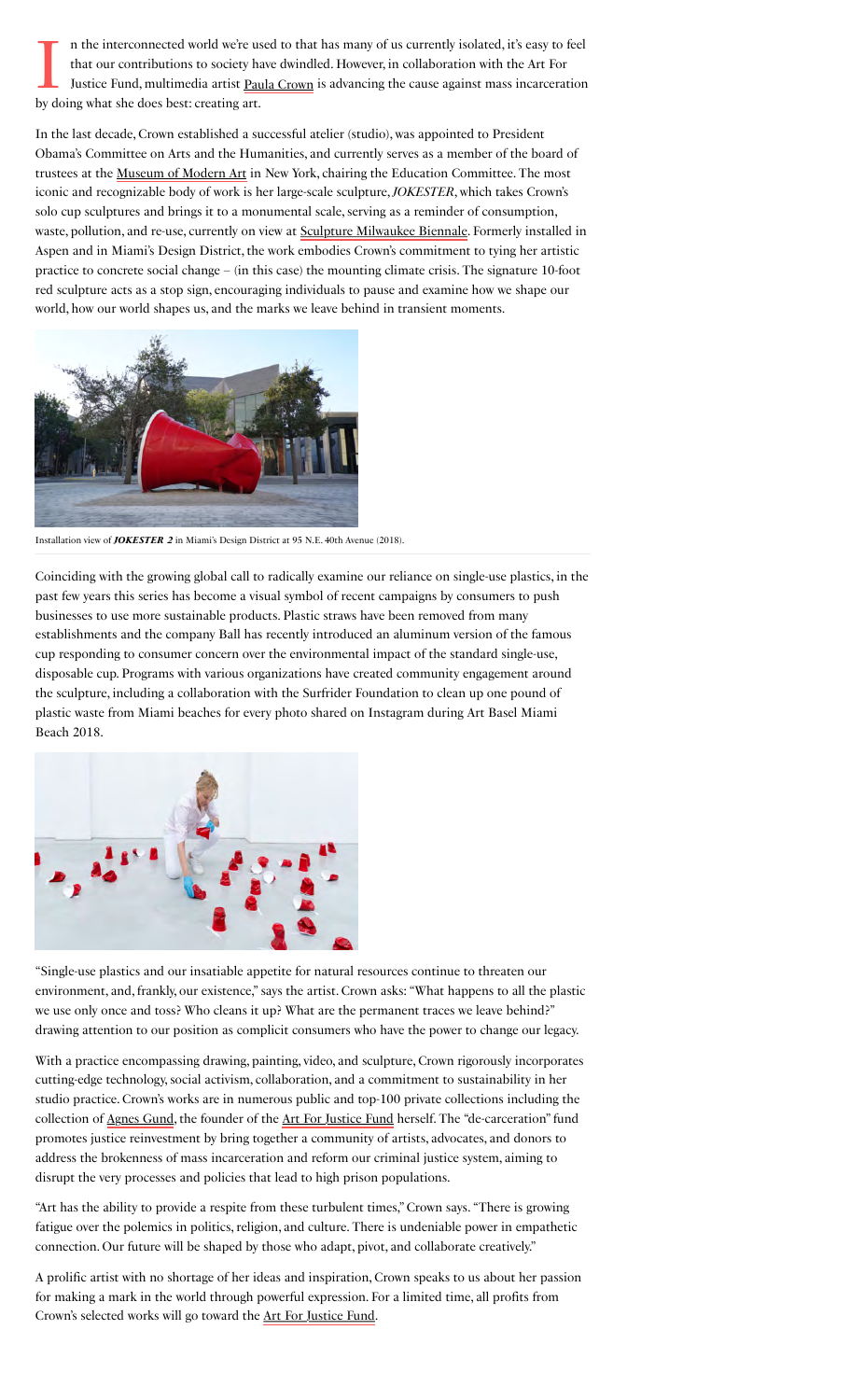

(https://artshesays.com/product/paula-crown[atelier-x-christy-rilling-couture-kinematic-scarf/\)](https://artshesays.com/product/paula-crown-atelier-x-christy-rilling-couture-kinematic-scarf/)

Paula Crown Atelier x Christy Rilling Couture Kinematic Scarf [\(https://artshesays.com/product/paula-crown-atelier-x-christy-rilling-](https://artshesays.com/product/paula-crown-atelier-x-christy-rilling-couture-kinematic-scarf/)couture-kinematic-scarf/) \$ 500.00



[\(https://artshesays.com/product/snowmass-39-](https://artshesays.com/product/snowmass-39-2n-106-9w/) 2n-106-9w/)

Snowmass 39.2°N 106.9°W [\(https://artshesays.com/product/snowmass-39-2n-106-9w/\)](https://artshesays.com/product/snowmass-39-2n-106-9w/) \$ 2,400.00



[\(https://artshesays.com/product/yogi/\)](https://artshesays.com/product/yogi/)

[Yogi \(https://artshesays.com/product/yogi/\)](https://artshesays.com/product/yogi/)  $$5,000.00$ 



[\(https://artshesays.com/product/kinematic-color-](https://artshesays.com/product/kinematic-color-1/) $1/$ 

[kinematic \(color 1\) \(https://artshesays.com/product/kinematic-color-1/\)](https://artshesays.com/product/kinematic-color-1/) \$ 20,000.00

#### **You began your official career as an artist after years on Wall Street and a family business but have been creating from a young age. What made you decide to make the switch and pursue art as a career?**

There was no choice. My creative self had to be more fully realized. Since childhood, I intuited that ideas could be conveyed through visual language and mark making. For 25 years, my life was beautifully chaotic with 4 active children and my husband, extended family, and board engagement in both the not-for-profit and profit sectors. But as the children grew, my needs evolved and certain "shoulds" and obligations lost relevance. It was an open moment.

One day while multitasking, sub-optimally of course, (I was likely drying my hair, listening to the weather forecast, and preparing for a meeting) I just suddenly stopped. I grabbed a pen and wrote the words, I AM AN ….ARTIST. That act alone focused my attention and provided clarity around the necessary steps needed to pursue a serious career.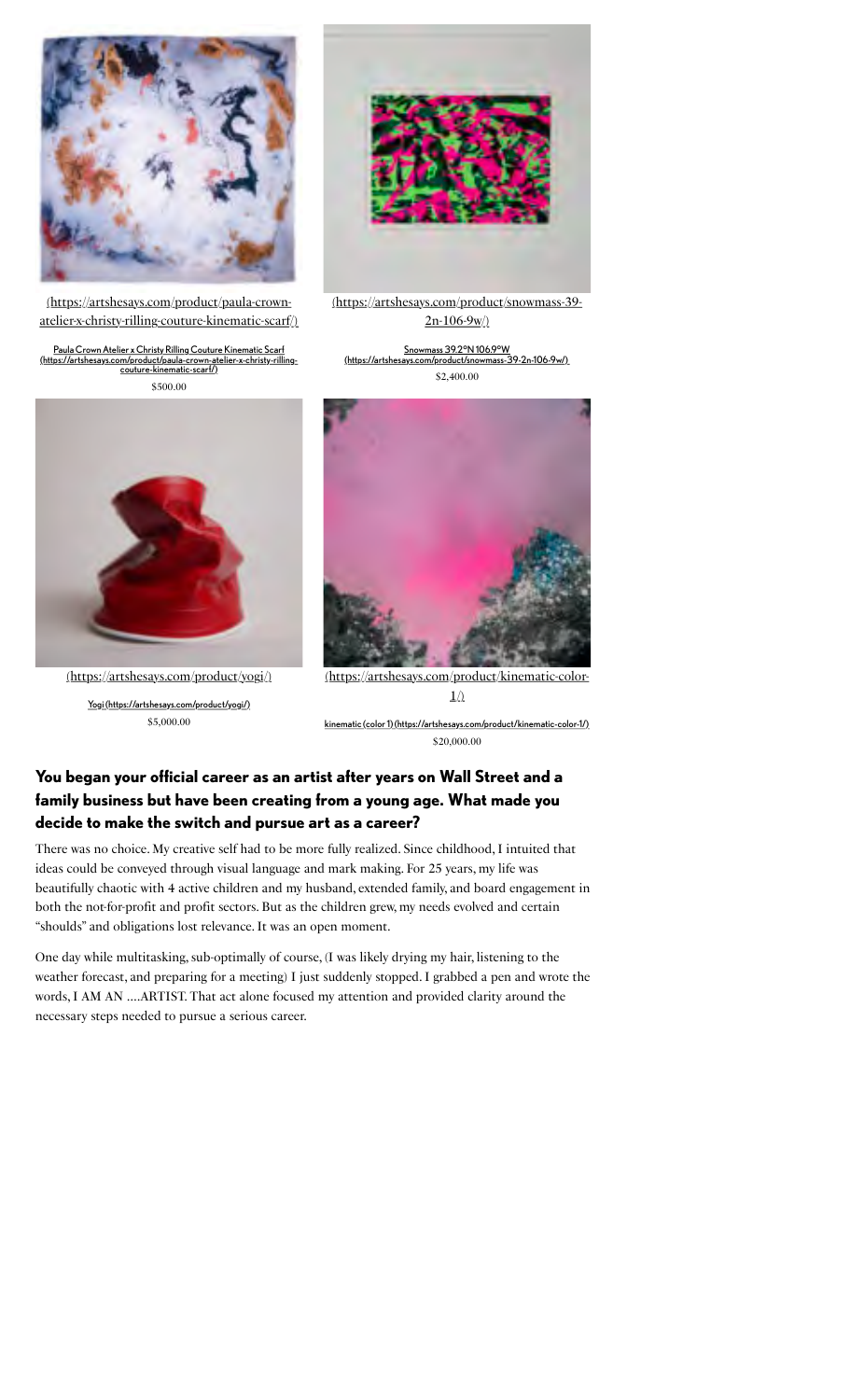

"*Periods of such concentrated attention granted me the grace of courage. Not in a heroic sense, but in a generous and intentional way. (The derivation of courage is from the French word "Coeur" meaning heart). An inner spaciousness gave rise to important questions as to the essential and worthwhile in life. How could I be more truth-seeking and less approval seeking? And, how might my abilities be useful to the world?*"

#### **What do you think made you pause at that very instance?**

It is hard to say, but my hunch is that my mediation practice and a deepening awareness of my own thoughts and emotions played a role. Over time, I realized that I was not fully expressing my creative possibilities. I became increasingly attuned to my senses. Paying attention to these direct experiences provided grounding and reflection. My lifelong fascination with navigation and spatial cognition now made sense. There is an undeniable potency in being fully present; it allows for the emergence of an interior intelligence about the invisible: the connections among the physical, mind space, and a larger consciousness.



"*I became a black belt in saying no, which frankly is never easy.*"

### **What was the reaction of your friends and family when you decided to become an artist?**

People frequently ask me two questions: How did I do it and why? One family member asked if I was going to become a professional house painter. Others said they were pleased to know about my new hobby. I intentionally sought out wise voices, and let's just say that my noise-canceling headphones served me well during this time. Truth be told, moving towards a creative identity was not difficult. I intuited a navigational pull and visualized possibilities. There was a clarity and calm confidence within me. Of course, there were numerous pragmatic issues to manage in the periphery. Vigilance against distraction was on red alert. With discipline, I cleared my schedule and discontinued board service, with the exception of MoMA and President Obama's Committee on the Arts and Humanities. These were informative to my burgeoning practice. But otherwise, I became a black belt in saying no, which frankly is never easy.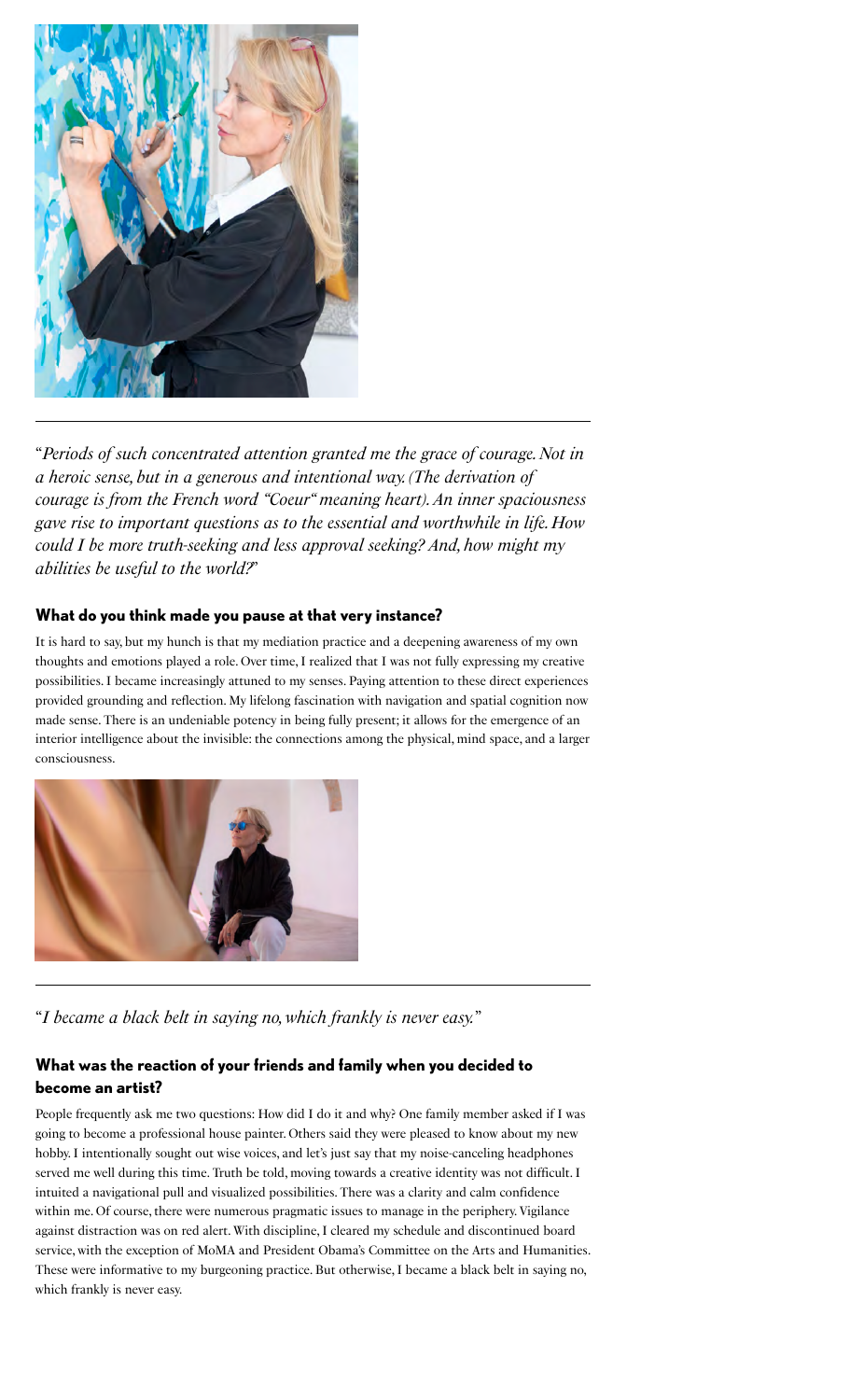

*Chalice,* a golden seven-foot fiberglass sculpture that transforms the humble cup into a commanding form. Photo: Lucy Rees.

#### **What was the next step you took towards your creative career?**

I assembled a portfolio and applied to a graduate program in painting and drawing at the School of the Art Institute in Chicago. I smiled broadly and breathed deeply when I received an acceptance. It just felt right. My professors there, the majority of whom were women, reinforced my confidence that my artistic voice was valid and that it would be useful in the world. Their assurances assuaged the continual wave of guilt I experienced about the work I left behind and the emails that went unanswered. I knew I had to become monk-like as a way to get to the deep work of studio practice. By and large, it was a time to expand my skill set and to follow my curiosity. More detailed stories about the adventures of a 50-something at art school will be saved for another time. In 2012, I graduated with a Masters in Fine Art and I opened my studio in downtown Chicago in 2014.



Inside Paula Crown's atelier.

"*When people ask me how to find their passion, I tell them to remember what they loved as a child. There seems to be real wisdom there.*"

#### **How is your art different now from when you first began? How has it been informed by your life and experiences?**

This is such an interesting question and upon reflection, it hasn't changed much since childhood. I no longer etch my father's albums with the record needle, nor do I draw on people's wallpaper or ceiling car fabrics (without their invitation). I also have moved away from building towers and cities with bricks represented by heavy encyclopedias. That being said, there is knowledge in what we are drawn to before we are aware anyone is looking. When people ask me how to find their passion, I tell them to remember what they loved as a child. There seems to be real wisdom there.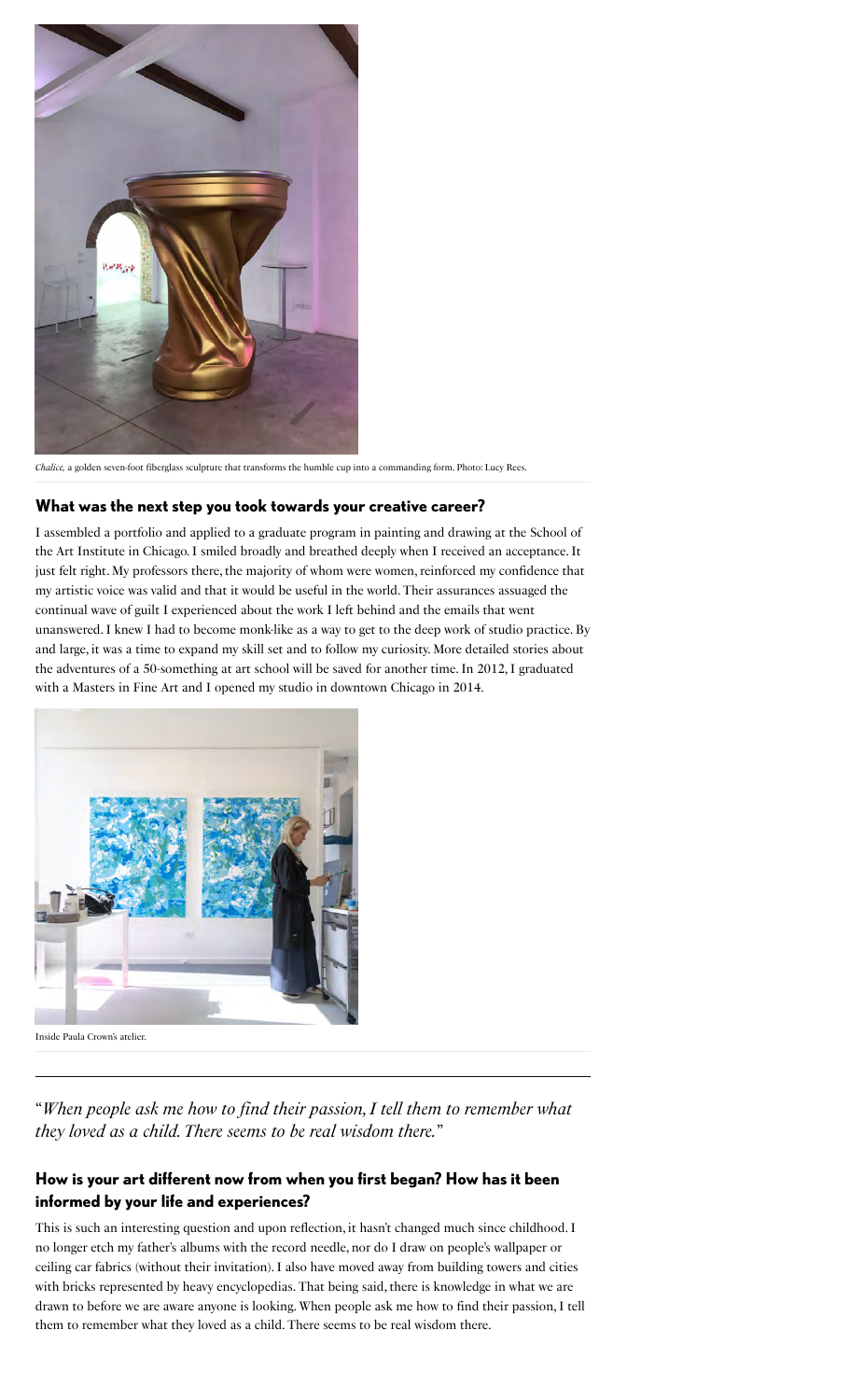I have always been a mark maker. Most typically in two-dimensional realms such as drawing and painting. While in graduate school, my knowledge expanded and extended to video, installations, and sculpture. Drawing was key in enhancing understanding and expanding ways of communication. It is a mode of thinking and processing information that activates optical senses through the brain and hand. To this day, this is my starting point using a graphite pencil or a digital pen. An evolving practice includes myriad tools and I get pretty excited thinking about new ways of creating. There is no imposed hierarchy of one material over another—I consider how a mark or material can evoke an experience and express an idea.

My work is frequently layered. Paint, encaustic, and images combine in a rich conversation. I also have an enduring obsession with tape; colored, flexible, metallic, new off the roll, or previously used. It inexplicably finds its way into a lot of my work. This layering reflects our lives—palimpsests of memories, sensory input, and responses. Our brains and bodies contain a wondrous database of lived experience. The surfaces of my work then become receptacles of our own unique stories. This approach reflects a personal interest in new perspectives and what revelations they may provide. Distorting, inverting, or dimensionalizing work challenges my perception. Something that I thought I understood, becomes unfamiliar. I am standing in the same place yet everything is different.



*JOKESTER*, 2018 — Upper Gondola Plaza, The Little Nell — Aspen, CO

#### **Tell us about your plastic red cup series. How was this inspired?**

Over time I have paid closer attention to what interests me. I more fully trust myself that a particular thread of inquiry will lead me on a worthwhile journey regardless of the outcome. I believe that the road to many successes includes many failures. In many cases, something that I thought I understood, becomes unfamiliar. My *SOLO TOGETHER* series started in this exact way – by noticing how people interacted with a red plastic cup. These cups have assumed an iconic status of single-use convenience and American college drinking culture. But its use goes well beyond campus life, as evidenced by its prevalence everywhere we go: on our streets, oceans, and in our landfills.

I began to observe each individual form, no longer solely as leftover garbage, but as a representation of its previous holder. We constantly make unconscious gestures and vibrations in the world, and I noticed how holders often expended energy to alter their cup in some way. Cups were twisted, crushed, or split apart and assumed new forms. These marks become reflections and documentation of the person who has left it behind.



Paula Crown, *The Architecture of Memory*, 2018.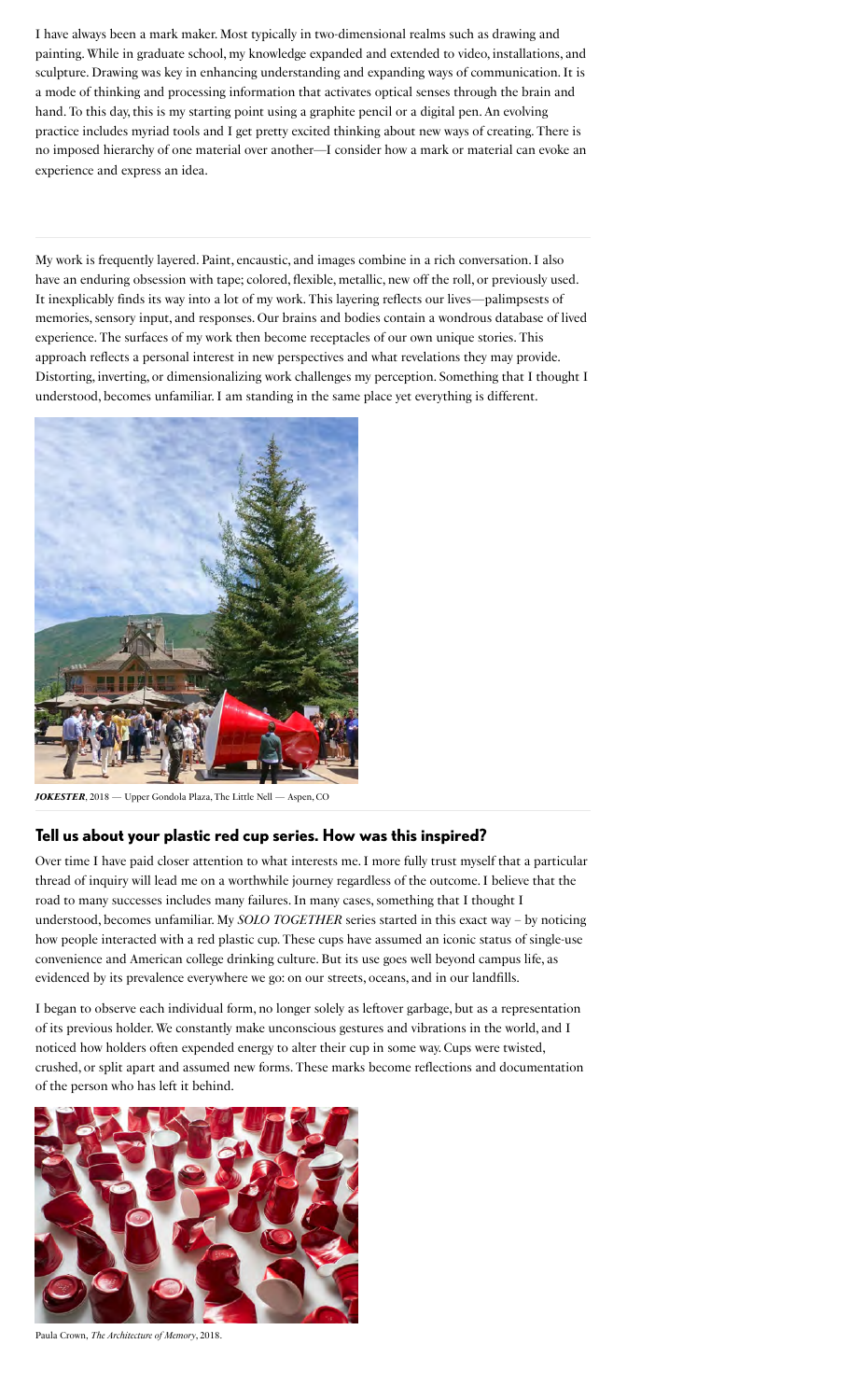I went on to crush 300 separate cups, made plaster casts of each, and painted them in detail. The plaster cups are weighty, as I imagine that they have become recipients of the holder's energy. A name for each cup was imagined and applied, bestowing personalities to each individual cup, reflecting cultural concerns of being insta worthy, never good as dad, failing out, and jokester. When exhibited on the floor the cups collectively became something else…a zombie space of prior gestures and memory.

My primary motivation in undertaking this project was to highlight and show respect for the way each of us exists uniquely in the world. It soon provoked further questions as to who exactly is responsible for cleaning up all of these cups and the deluge of non-degradable single-use plastic products that are destroying our natural environment. It is clear to me that solo and together we can find the right balance between convenience and disposal.



Installation view of *JOKESTER 2* on view in Miami's Design District at 95 N.E. 40th Avenue

My investigative thread continued on by later altering the scale of the cup to a monumental size. I selected a cup called *Jokester* because of how it sat on the ground and because its form had the potential to become a topography of sorts. After considering specifics around size, material, and engineering I felt Jokester on a grand scale could transcend its original meaning beyond being a large sculptural cup. It became something much more, the vibrant red color went beyond the cue of a party, it represented an alarm and a visual stop sign to consider. It is in your space and it requires negotiation around it. It is engaging and poses meta-questions of how individual actions affect each other locally and globally. The current pandemic underscores our interrelationship with our environment and with others. Your mark matters.



*Bearings Down*, 2016.

**Has there ever been a moment where your experience changes your interpretation of a work you've already created?**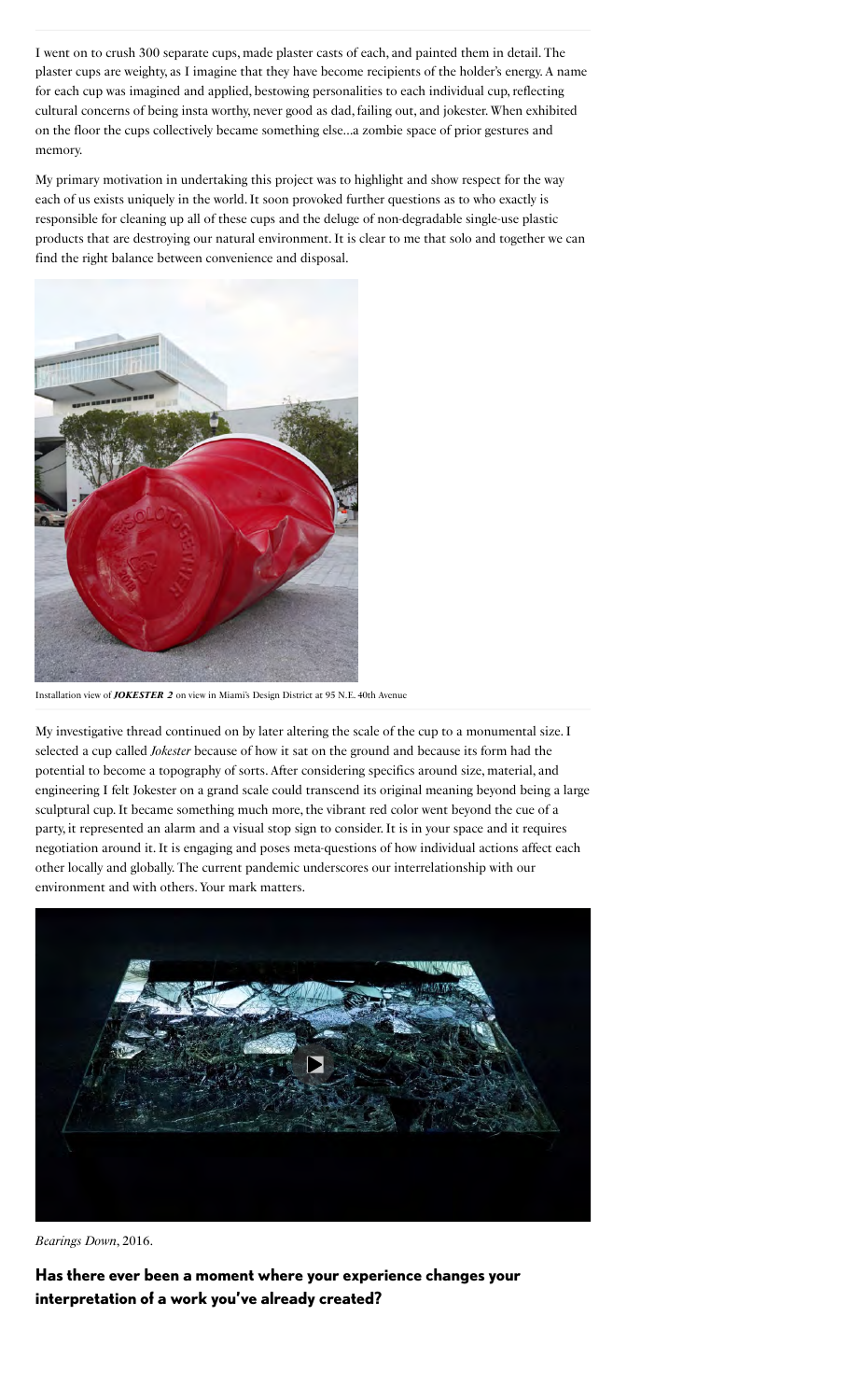Yes, in 2016, I debuted a solo exhibition *Bearings Down* at the Goss-Michael Foundation in Dallas. The show was an aesthetically striking and visually charged immersive installation, with the work of the same name at the center of it. The exhibition was about bringing forth a comprehension of one's position in this uncertain dynamic world.

It is fascinating to observe how one idea can lead to another. I see this as a characteristic of many artists; objects and spaces hold transformational possibilities. *Bearings Down* was initially derived from my original *Africa [Drawings](https://www.paulacrown.com/projects/helicopter-drawings/)* (2010). These were sketches made while flying in a helicopter above the Drakensberg Mountains of South Africa. They were a record of the experience of changing directions, turbulence, and multiple points of view. Given their ethereal starting point, I worked with Adam Lowe and his brilliant team at Factum Arte in Madrid to dimensionalize the drawings (they were in fact depth maps) and etch them onto glass. A mirrored box was fabricated to further enhance reflection and illusionistic space.



#### *Africa Series*, 2014

However, during shipment, the work was damaged and the glass partially broken. It was maddening and saddening at the same time. Not one to be wasteful, I thought of ways to repair and redefine it. What could be created from the glass shards? The Japanese art of Kintsugi provided inspiration. I liked the idea that strength can be found in the broken parts. Ultimately I turned away from repair and focused on further destruction of the surface, testing various methods with hammers and glass cutters. I arrived at the idea of using silver ball bearings to break the work. I loved their weightiness and round form. This tied nicely back to navigating space and locating our bearings.

I was mindful of the act of throwing the balls at the glass surface and the resulting effect. The creative gesture started there. The repeated assaults were captured with high-resolution audio and video. The video work was shown on custom-designed screens, which debuted at the Goss Michael Foundation in Dallas with the sculptural work at the center. This version incorporated the sounds of shattering and tracked the paths of the rolling ball bearings. Image, video, and sound coalesced to create a micro and macro landscape. This experience and resulting art illustrate how unintended events catalyze future opportunities to create. The reverse side always has a reverse side.



*"Take action. Even if you are afraid and your voice shakes.*"

### **As a multi-media artist, how would you encourage new and aspiring artists to experiment with new styles, technologies, and media?**

It starts with noticing what interests you. That is more likely to hold your attention. Then think about the ideas and concepts that you want to explore. Art is a language and artists make ideas present. Follow your curiosity, embracing the fact that your path is unique. Take action. Even if you are afraid and your voice shakes.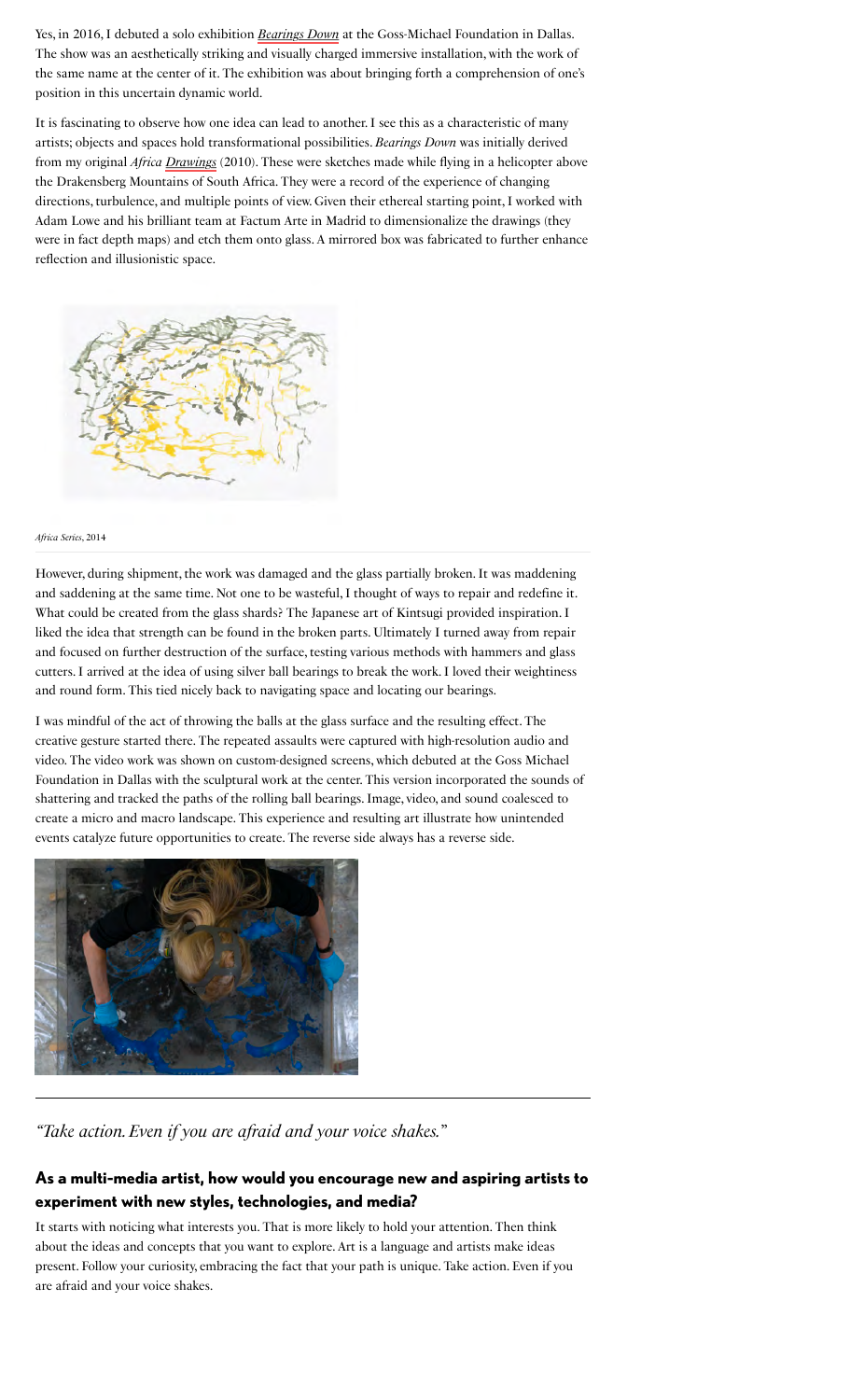Hard disciplined work needs to be undertaken. No one is exempt and ideas can often emerge from the process. Immerse in the canon of art history, critically consider the sources and be aware of its gifts and its limitations. Go to exhibitions, concerts, dance performances, and be aware of what truly draws you into deeper concentration. Feel what you feel.

Take action. Unlike plant life, we were designed to move. Sharpen your skills and tools of communication. Read, journal, and learn about the workings of your own mind. Convene with those who you trust with your most vulnerable instincts. They will inform and reinforce your path. Accept the inevitability of failure along the way. View it as clear data (as in, now I know what not to do versus framing it as a personal shortcoming).



"*As an artist and an activist, I am part of an expanding creative community that is providing platforms for open and growing conversations about issues of discrimination and societal fractures.*"

# **Your work is constantly being informed by life. How has the pandemic and the Black Lives Matter movement influenced brain space and any future works?**

As we experience the tectonic shifts in society and its norms, there is a profound loss to grieve. The death toll continues its rise to record-setting levels never witnessed during periods of peacetime. How do we heal while building a new normal? Any belief in returning to what we once knew is delusional. But the pandemic has provided a reset—there is an openness to possibilities and to choices based on what we have learned. It is important to move forward, adapt, and connect beyond ourselves. We are an intertwined ecosystem of nature and human fellowship.

When my metaphorical wheels threaten to spin-off (which is often) I return to what I refer to as the guidelines of my "Daily Six-Pack." This has nothing to do with beer, nor unfortunately the state of my abdominals. It is a set of intentions that ground me. They include meditation, healthy eating (which is more loosely defined these days), exercise, social outreach with family and friends, sleep discipline, and making art.

During early isolation, I had few art supplies available. So I spent hours on my iPad and drew on copy paper and whatever was available. The haptics of drawing and painting centered me in a generous way. That early work focused on the images of the Buddha. The empty center of the sculpture eerily echoed the shape of the actual bomb clouds. I continue to obsess over the positive and negative spaces. Maybe I am looking for some sort of clarity through the layers of materials and mediated images. I imagine a phoenix rising from the center of the ashes. Maybe there is hope to be apprehended from the destruction.

As for recent current events and the igniting of the **Black Lives Matter** movement, it is an essential reckoning about the immorality of racist behavior. It is about our American system and the ways in which it has reinforced exclusion and injustice. The cruelties inflicted and harsh inequities have weighed down our nation. For me, it starts with an unflinching assessment of my own blind spots and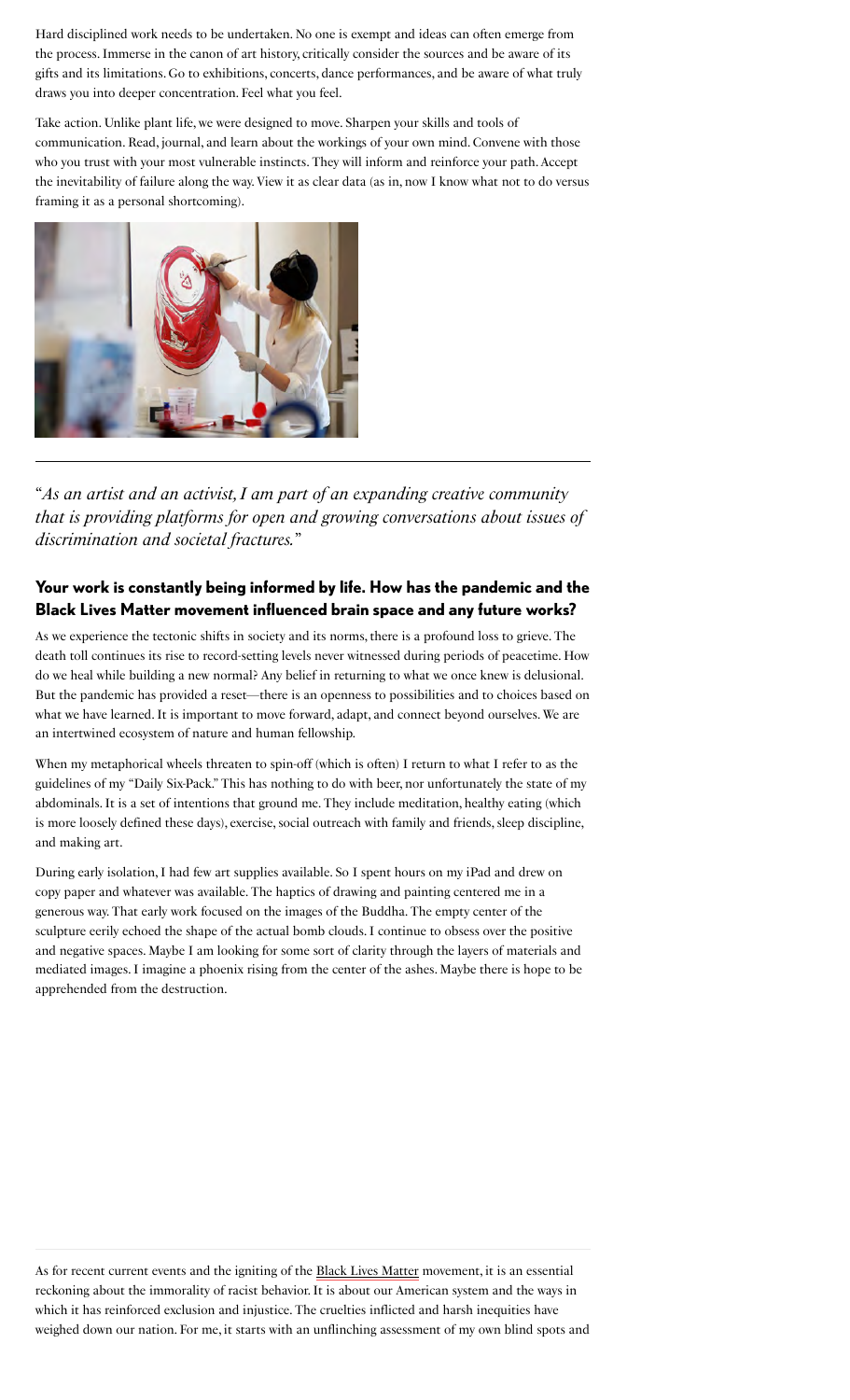biases. I have sought out the wisdom of black friends and frankly listen, much more than I talk. How can I effectively open doors to a fuller understanding and help change structural biases? As a white woman of privilege, what access can I provide to the people, and to the power positions in corporate, social, and educational realms? As an artist and an activist, I am part of an expanding creative community that is providing platforms for open and growing conversations about issues of discrimination and societal fractures.

I know we need clear strategies and disciplined accountability in order to make change. And honestly, at times, I am embarrassed to be a white American. But I know that the need to correct our course is urgent. It is a necessary priority for me and I am committed to learning, reflecting, and activating change. We all must work to elect able and courageous leadership and perform our most important duty as citizens via the ballot box.

#### **What is your mission in education at the Museum of Modern Art?**

I serve as chair of MoMA's Committee on Education. MoMA's original charter, dating back to the time of its founding in 1929 was in education. The foresight of Abby Rockefeller and her fellow female founders was to provide exposure and knowledge about modern art to a larger community. Endlessly, I feel awe and reverence for their brilliant vision and execution. Remember this was the start of the depression. They gave the arts a premier position, as something powerful and essential to our human society. My work with cave signs, some dating back 40,000 years, reveal a consistency in the appearance of human marks and their value in conveying information and expressing ideas. Maslow's Hierarchy of Needs misses the literal writing on the wall of our species—a need for the expansive language of creative expression.

MoMA's education programs and the artist educators have been leaders in the cultural field on a local (schools, and community programming) and global level (with digital learning platforms). Last month, online courses recorded 1.2 million subscribers. While content and delivery channels have changed, the commitment of excellence to the theories and practices of learning has remained consistent. With its wide aperture, the education department observes and interacts closely with our audience.

Just this past March, the Education Department launched a new audio-guide series called " [Beyond the Uniform](https://www.moma.org/audio/playlist/307)," led by the artist Chemi Rosado Seijo who collaborated with MoMA security officers to tell personally meaningful stories about works of art from the officers who protect them every day. Visitors can listen to novel stories and insights from voices not typically heard, and as artists themselves, they have unique perspectives on the Museum and its collection.



#### **How has the pandemic affected MoMA this year?**

The ground under MoMA, like most cultural institutions, has shifted during the pandemic. In this space of anxiety and opportunities, we are reimagining our role in a situation where there is altered access to physical space or objects. How can we be of service to others in such difficult times? The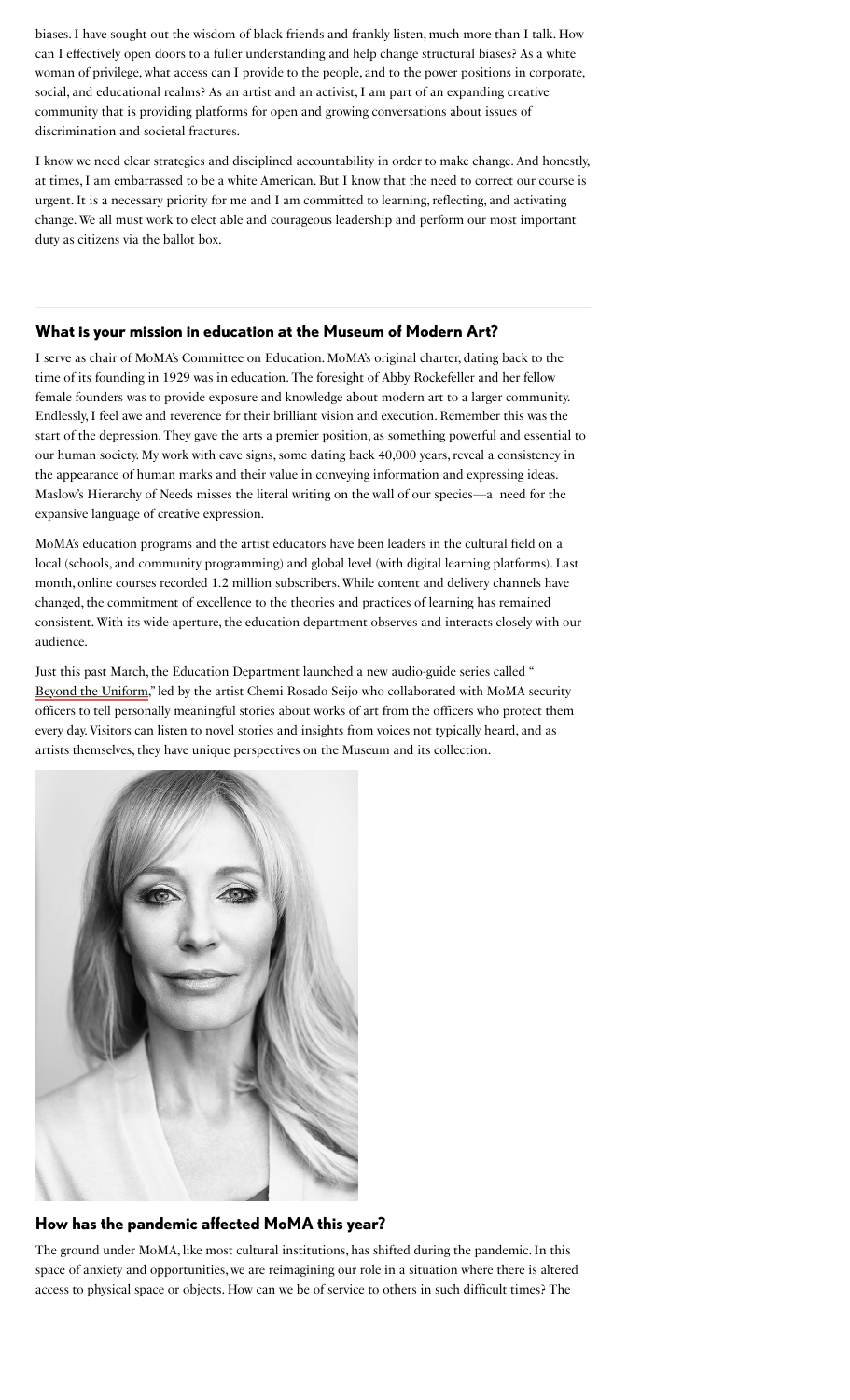discussions are being held in real-time as we think about adaptations. Undoubtedly, the answer will be in the digital space where we can continue a connection with our audience and expand it further with content. I expect much of it will be driven through educational platforms.

All institutions need to more equally reflect the communities which they serve. Museums can no longer be defined by edifices but must be places of convening, interaction, and learning. MoMA's history has largely been informed by the scholarship of a predominantly white western canon. There are more voices and thoughts to be heard. We continue to evolve in our understanding. The Education Department and its educators are invaluable resources for growth.

# **What advice would you give to artists hoping to branch out from being a creator to getting involved with community initiatives and leadership positions?**

My advice would be to live courageously. It is now that the artist must resolve to take action. The studio, the protected sanctuary of making, must turn outward, to manifest your vision. You must join the conversation to move forward. Taking a stance, sharing your work, or even simply bringing an idea into reality can be daunting but it is necessary to the social language of art. After honing your senses and absorbing the moment, you must act. The action, even a simple pencil line or advocating for the creative community, is an act of preservation, a physical record of your experience.



Crown at her *Cloudy* exposition in Chicago.

# **In the Atelic way, the senses are attuned to the environment. As art is typically thought of as a visual experience, if you didn't have eyesight what kind of art do you think you would create and patronise?**

I aspire to the "atelic" from the Greek word *a telos* or "without end." There are plenty of things that have necessary deadlines and require completion in life. Imbued in the atelic, is a potential for continuous growth and mastery. Perfect yoga sessions, ski runs, or art processes are unattainable, but the potential for fine-tuning always exists. I wonder if that is the lesson from Sisyphus every day when he finds himself back at the bottom of the hill with that rock. Maybe he hopes to improve his journey and or find a way to break his ungodly curse. With a nod to Sisyphus, that is how I roll in life and in my studio practice.



Crown's *Cloudy* sculpture.

# "*Life's journey is difficult and full of heartbreak. Paying attention to the sensorial helps access the richness and sacred around us. Nature is an antidote to the stresses of life.*"

I have heard that when one loses the faculty of sight, other senses take over. So I would have to come to know what was different for me. Probably, I would shift to the tactical indices that could inform me about the proximate environment and what is contained within it. Making marks has always provided grounding and some sense of where I am. Beyond that, I would look to the generosity of Mother Nature that provides opportunities for nurturing connections with others and with nature.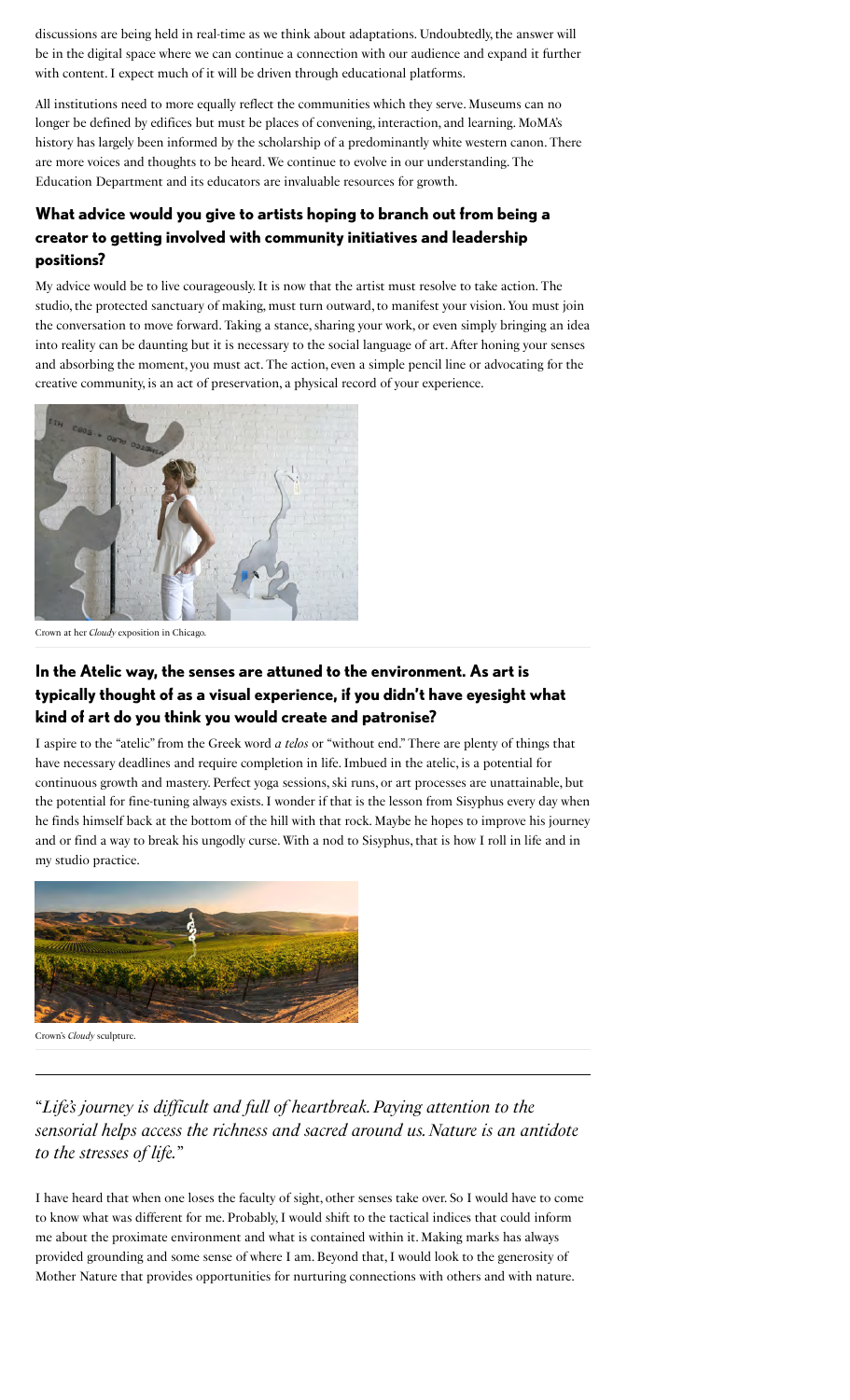

ANEMOS 4 (+), 2016, stainless steel chain mesh and resin.

# **You've spoken about your appreciation for Leonardo DaVinci's unification of art and science; are there any contemporary artists that you feel embody this spirit?**

Leonardo was a genius polymath. His understanding of the optical nerve and how we see, his powers to observe and translate them on paper, and his scholarly investigations leave me speechless. He understood how others perceived images, which informed his work. His was attuned to the invisible, and his senses must have been highly tuned to be able to render things like air currents or nerve impulses with such accuracy. His patterns of swirling and turbulent water-inspired my **Anemos** series.

I can't really conjure up any contemporary artist that compares with Leonardo in breadth and execution of visual ideas. It is likely that artists and scientists employ Leonardo's combination of insatiable curiosity and exceptional abilities. His journals are roadmaps to his interests and way of thinking and ultimately to his process.



#### **What are some ways you've used art to respond to social or political issues?**

I am so grateful to be an artist. I remember on the morning after the Presidential election in 2016, I had no words. I went to the studio and painted searing hot encaustic on raw wood to write " [Mourning in America](https://www.paulacrown.com/projects/mourning-in-america/)." The melted and burned detritus became a chaotic assemblage called "Alternative Facts" and layers of black wax took on the appearance of a funeral veil that declared "Orange is the New Black." Art-making provided space to process my grief and the deep anxiety of the suffering to come. I later contributed these works to an auction for Planned Parenthood.



I experienced similar emotions last February at the Japanese American National Museum in Los Angeles.My work was being exhibited as part of the For Freedoms Congress at MoCA. (Check out the ongoing work of For Freedoms[,](https://forfreedoms.org/) an artist-led activist organization that is leading important civic and